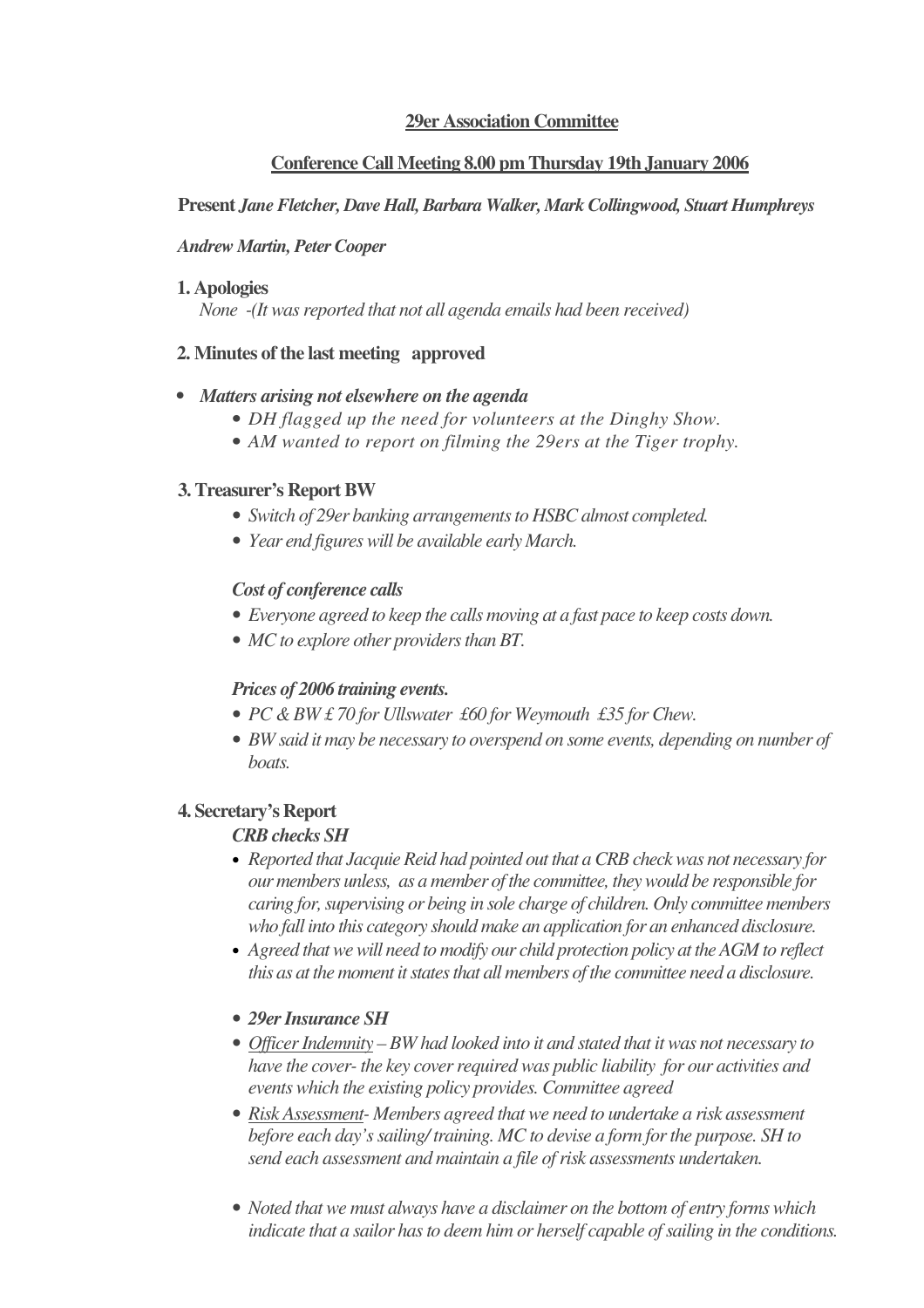• *PC raised question ofsailors with medical conditions e.g. epilepsy- itwas agreed that if GP said it was in order then that should be sufficient.* 

# **5.Training** PC

• *PC mentioned he had been contacted by a parent keen to getsome 29ertraining underway in South East in addition towhat the 29er association is doing. All agreed it was a good idea provided their dates don't clash with our open meetings.*

# **6. Racing Programme update DH**

• *Europeans- DH dates nowfixed –NOR due soon.*

# *Nationals*

- *NOR needed and gatherideas on theme for a social*
- *Wewill need to provide 2 RIBs and significant parent help- organized on a rostersuggested request for volunteers goes onwebsite for Worlds and Nationals*
- *Payment in advance fortheNationals-Barbara agreed to organize IBan numberto facilitate payment in advance forinternational competitors.*

# *Worlds*

- *Please provide DH with ideas/ theme for the social black tie not appropriate, surf party or cowboys and indians etc- easierforinternational guests.*
- *DH to organize date with AA for boat measurement. Date for check to be agreed for the benefit of thosewho will not be measured at the Youths. Also it would be a plus forBritish boatsto bewhizzed through at the Worlds.*

# **7. Grand Prix Series MC**

- *MC reported there were a total of 9 meetings and itwas agreed that five out of nine should be the figure for qualifying.*
- *Agreed 4 trophies: overall helm, overall crew, under 17 helm and under 17 crew (as at 31/12/06)*

# **8. 29er Rib**

• *Purchase of hitch lock -MChad sorted this*

#### **9. Website management AF**

- *MC reported itwas going well with new material being fed in mostweeks*
- *MCdrewattention to two separate email lists DH and AF – requested that they liaised overwhatwassent out*
- *AM saidwe need to think of a replacement forAF, as we can't expect him to continue thislevel ofsupport forthewebsite indefinitely - agreed we need to start canvassing parentswith IT skill and knowledge ofwebsite management.*